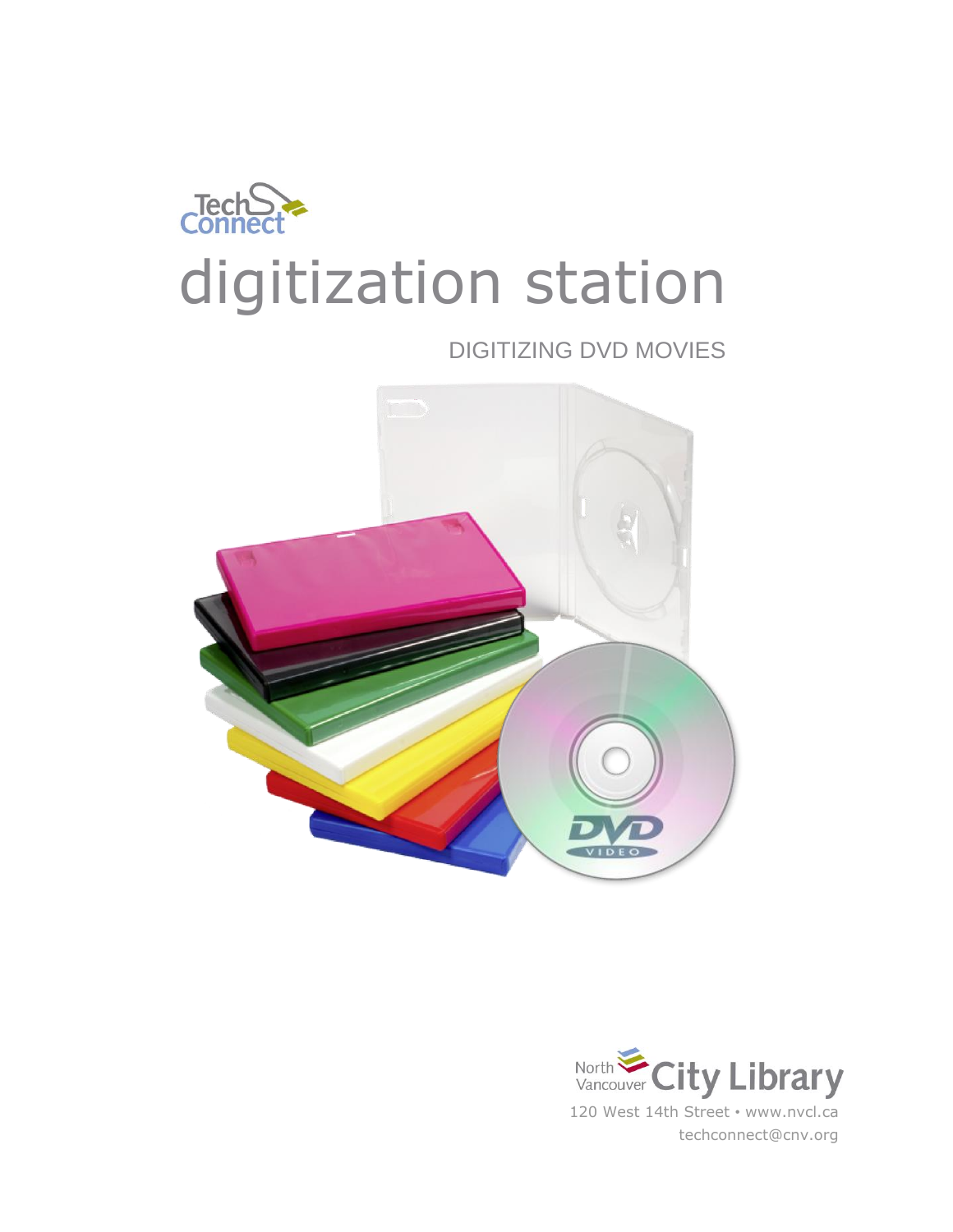# **DIGITIZING DVD MOVIES**

#### **With Wondershare**

The Wondershare Video Converter ultimate can be used to digitize movies from DVDs, provided the disc does not have anti-piracy encryption on it. Remember that by using the Digitization Station you agree that you are the copyright holder of the media you are digitizing, and that you agree to take all legal and financial responsibility for any copyright infringement committed while using the station.



### **PART I: SET-UP**

- 1. Load the DVD into the slot at the right side of the computer monitor. The DVD label should be facing you (shiny side faces back).
- 2. **Open Wondershare** you can find it on the Desktop in the "Video" Section and make sure you are in the **Convert** tab.



- 3. Click **Load DVD**, and click the **OK** button in the information pop-up window. Wondershare will analyze the DVD - this may take a few minutes. When it's finished the files from the DVD will display in the centre of the screen.
- 4. By default, Wondershare will convert your DVD to .mp4 format, which is a relatively small file size and is playable on just about anything. If you want to convert to a different format, click the drop-down next to **Convert all files to:** and select the format you prefer.

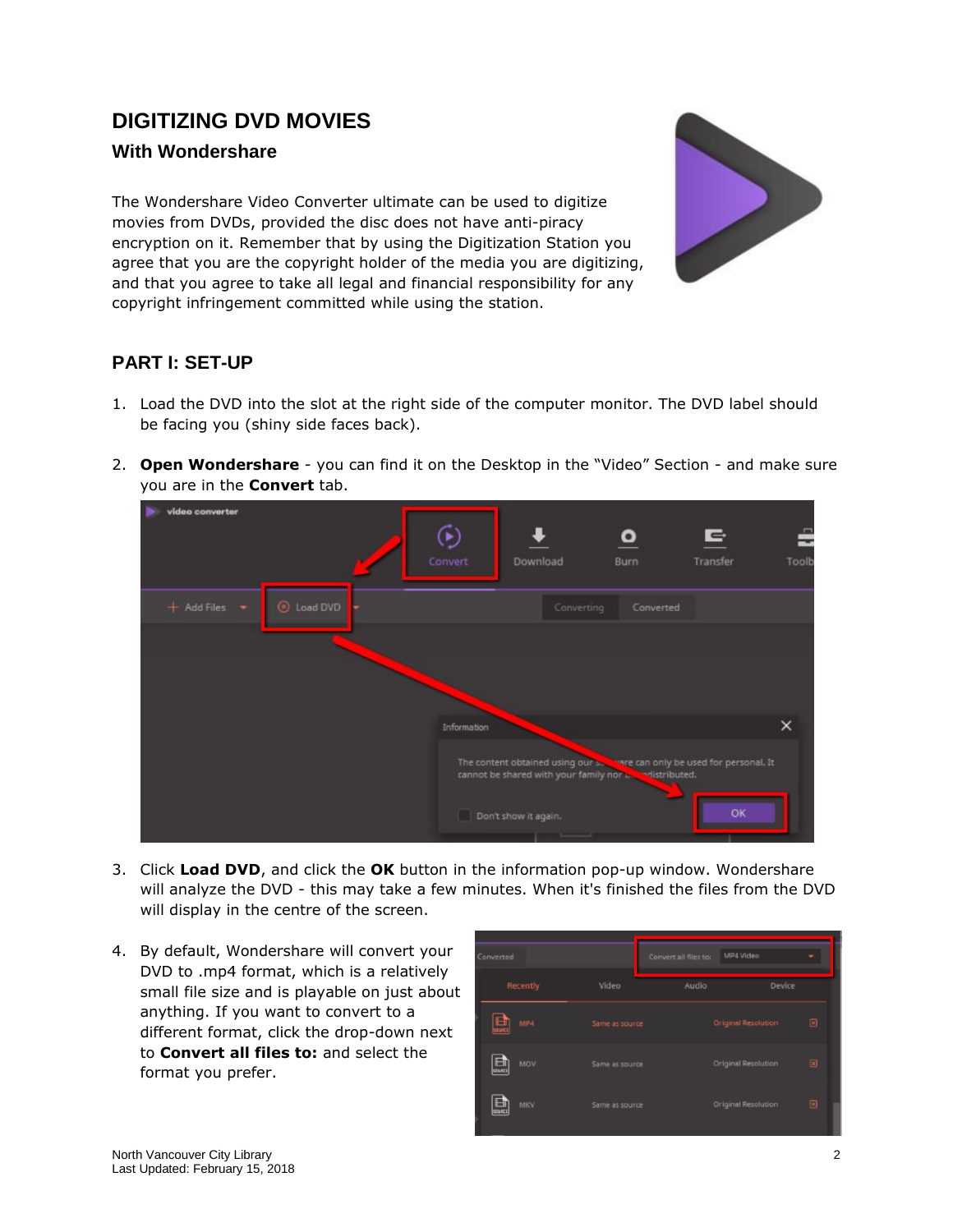## **PART II: CAPTURING THE VIDEO FILES**

Even if your DVD only has a single movie on it you will likely see **multiple files appear in the middle of the screen.** This is because a DVD usually separate files for the title screen and any extras that came with the movie. You won't likely want to convert all of these files.

If your DVD is just a **single movie** (as opposed to episodes – see below) look for the file with the **longest running time**.

You can preview it by clicking the play button on the thumbnail image to make sure it's the correct file, containing the whole movie

| $+$ Add Files $+$                                                                                                                                                                                   | ⊙ Load DVD →                           | Converting<br>Co                              |
|-----------------------------------------------------------------------------------------------------------------------------------------------------------------------------------------------------|----------------------------------------|-----------------------------------------------|
|                                                                                                                                                                                                     | MONSTERS_INC_Title_07_01<br>Source.    | - 1                                           |
| $\frac{1}{2}$<br>'n                                                                                                                                                                                 | 27 720*480<br><b>III</b> DVD           | $\odot$ 01:32:08<br>$\Box$ 4.83GB             |
|                                                                                                                                                                                                     | MONSTERS_INC_Title_08_01               |                                               |
| Distribution<br>Jacques Laudian<br>With Art servants in contributed<br>essurers Asse Diderit<br>our. Poul Surrouts<br><b>Fishert Gagean</b><br><b>GOODSEA</b><br>rene ten ernieren. Warpels Assette | Source<br>13 720*480<br><b>III</b> DVD | Too short<br>to be the<br>o.<br>$\odot$ 00:30 |
| stortstilletextualitem Bahla Keesedy<br>'n<br>X<br>-                                                                                                                                                |                                        | right file                                    |
|                                                                                                                                                                                                     |                                        |                                               |

For **TV series** there will likely be a file for each individual episode and a single, very long, file that has all of the episodes together, as well as files for the title screen and any extras. To avoid huge file sizes and make it easy to watch individual episodes we recommend **converting each episode separately** rather than using the longest file available.

When you've found the right file, click the **Convert** button to the right of it:

| 로<br>$\chi$<br>L٦.                                                                                            |                                                                              | -11<br>None<br>$\mathbf{v}$<br>None                                                                               |  |
|---------------------------------------------------------------------------------------------------------------|------------------------------------------------------------------------------|-------------------------------------------------------------------------------------------------------------------|--|
|                                                                                                               | MONSTERS_INC_Title_07_01                                                     | MONSTERS_INC_Title_07_01.mp4                                                                                      |  |
| $P \xleftarrow{\alpha} X A R$                                                                                 | Source<br>◯ 01:32:08<br>【3720*480<br>$E$ ovp<br><b>PERSONAL PROPERTY AND</b> | Target<br>Convert<br>$\mathbf{v}$<br>$-20200$<br><b>CONDITION</b><br><b>DOM: UCOTOR</b><br><b>BALLARY CONTROL</b> |  |
| $\chi$<br>굳<br>'n                                                                                             |                                                                              | English AC3 48 $\bullet$ i<br>$\overline{\mathbf{v}}$<br>None                                                     |  |
| Distribution                                                                                                  | MONSTERS_INC_Title_08_01                                                     | MONSTERS_INC_Title_08_01.mp4                                                                                      |  |
| www. Desiglitary.cd<br>HINNANY FOLKY JIMBARS LEASERS<br><b>ANNUAL Aces Deland</b><br><b>The Post Servests</b> | Source                                                                       | Target<br>Convert<br>$\mathbf{r}$                                                                                 |  |

If you do want all the files on the DVD, click the **Convert All** button at the bottom right.